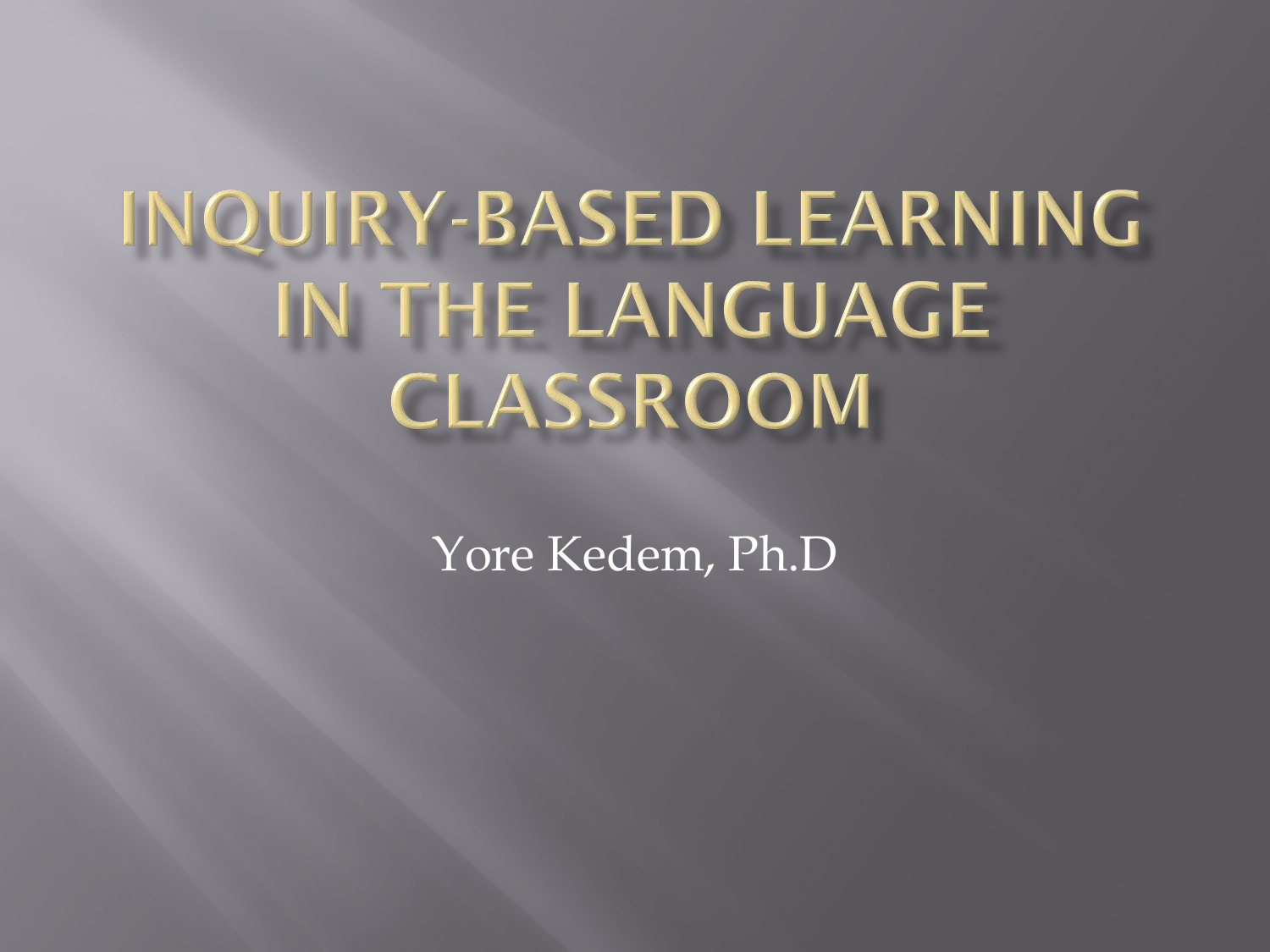## Why?

- What are the goals of language education at the college level?
- Why is it good to learn a foreign language? What are foreign language knowledge and skills good for?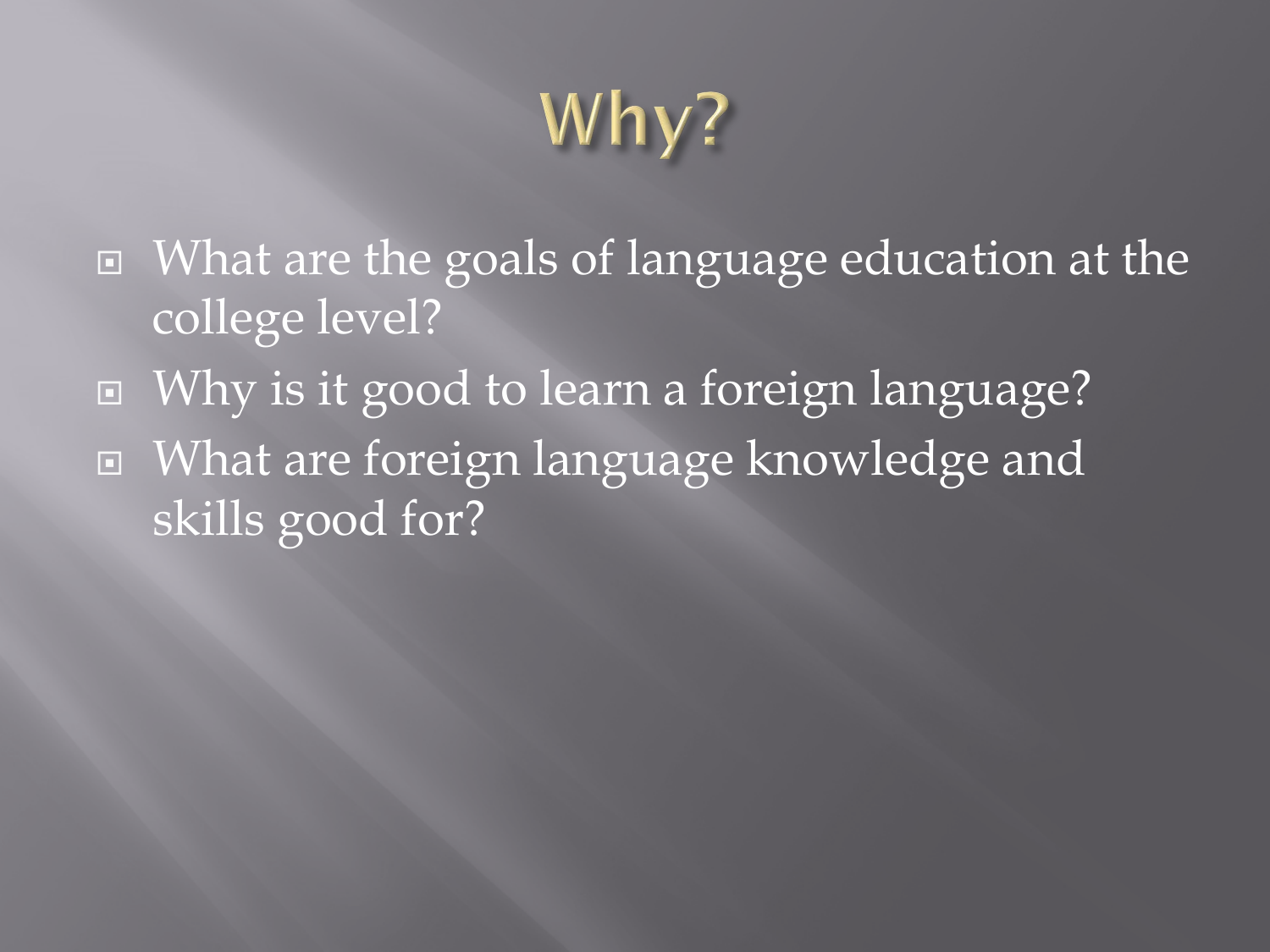## To Whom?

- **E** Who are our students?
- Who would they be when they graduate?
- What would we expect them to do with what they've learned?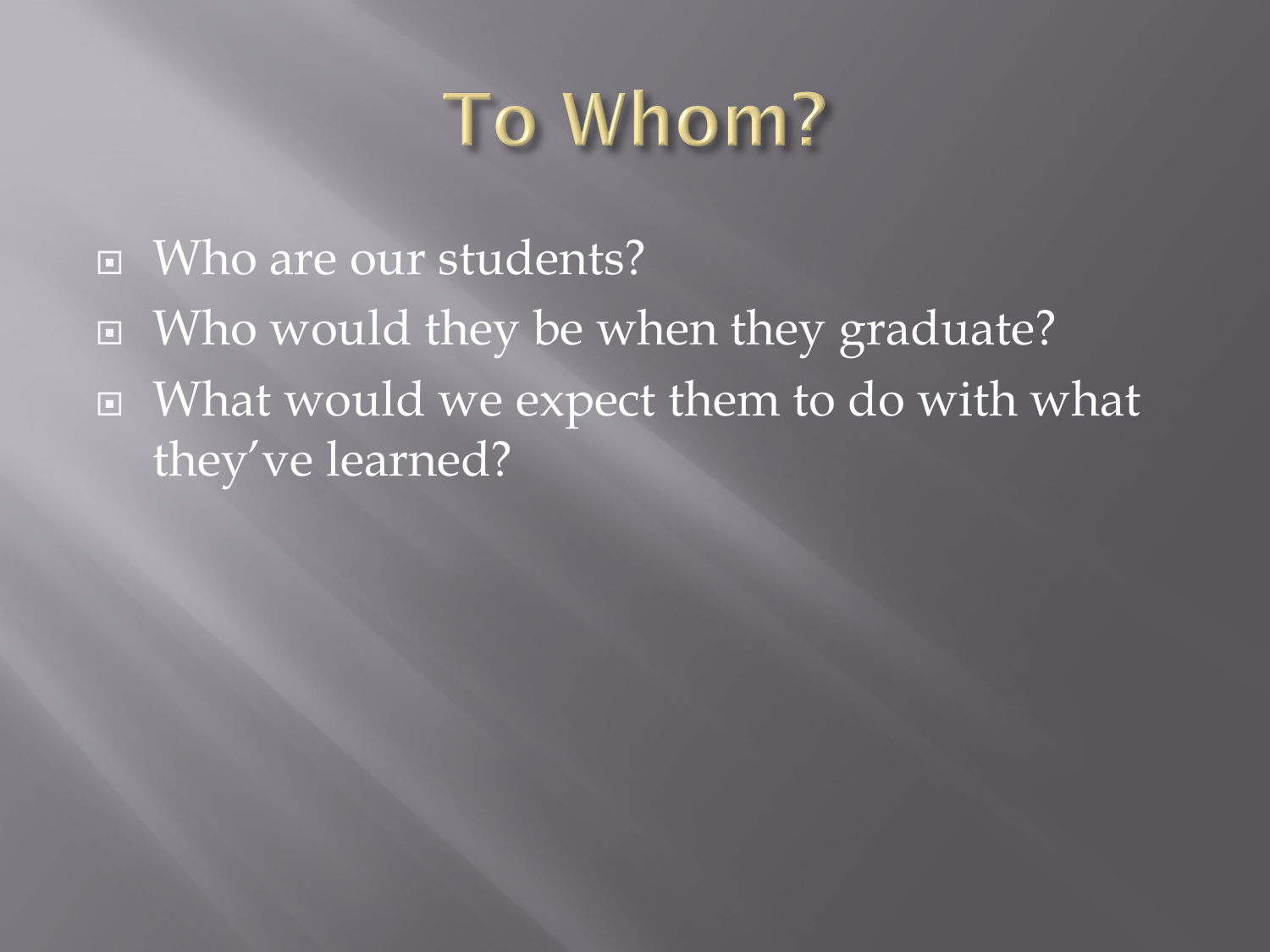## Inquiry-Based Learning

#### Definition:

- Students engage in inquiry projects that are meaningful to them
- **These inquiry projects should relate to students'** interests
- Inquiry process is shared between students and instructor
- **Process is shared, results vary**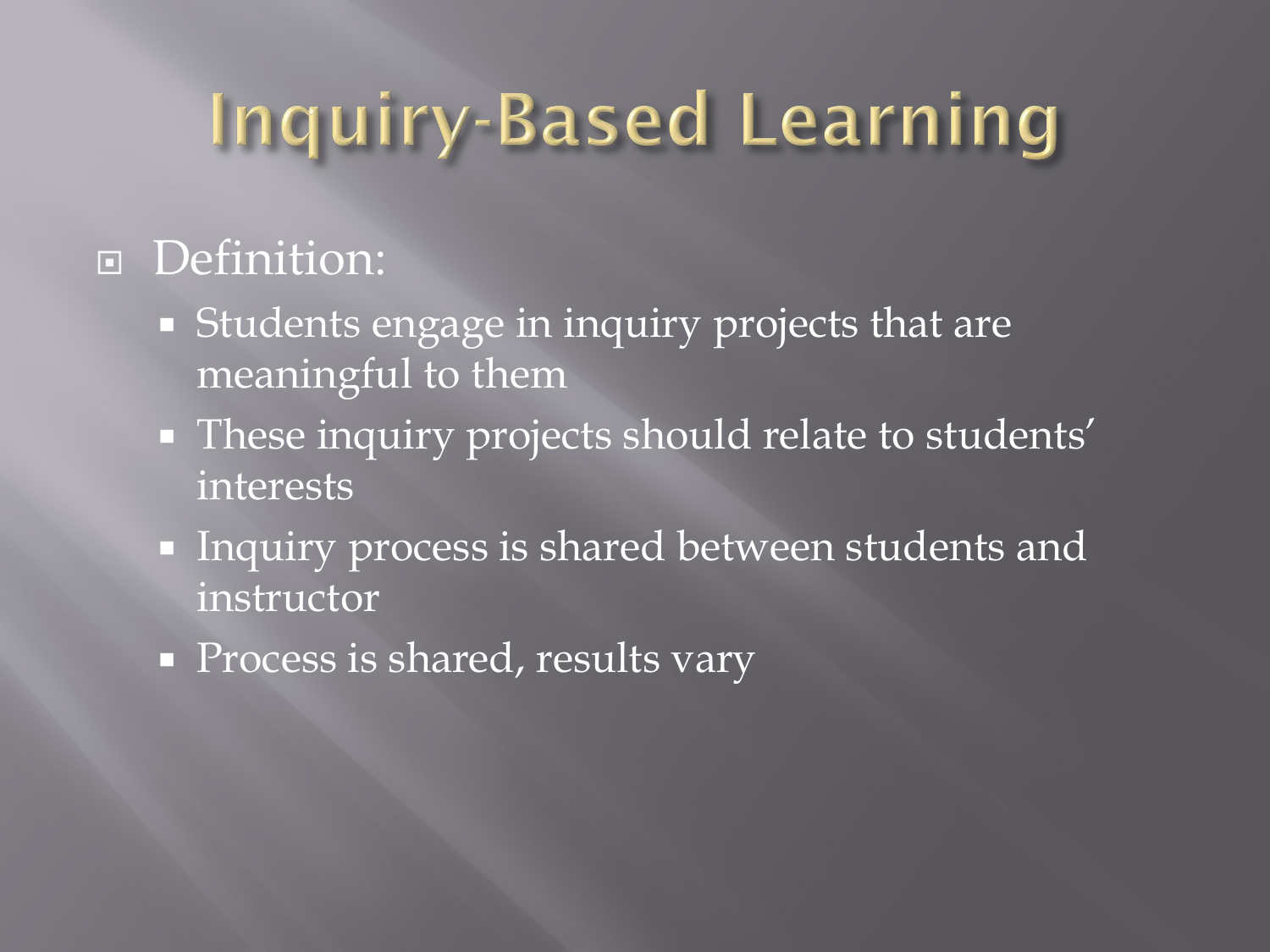## The Three-Phased Model

- Phase One What we Know and What we Want to Learn
	- **Instructor generates an overarching theme for the** class
	- Students reflect upon their knowledge / understanding of the topic
	- Brainstorm knowledge and ideas and develop a concept map
	- **Write a research proposal**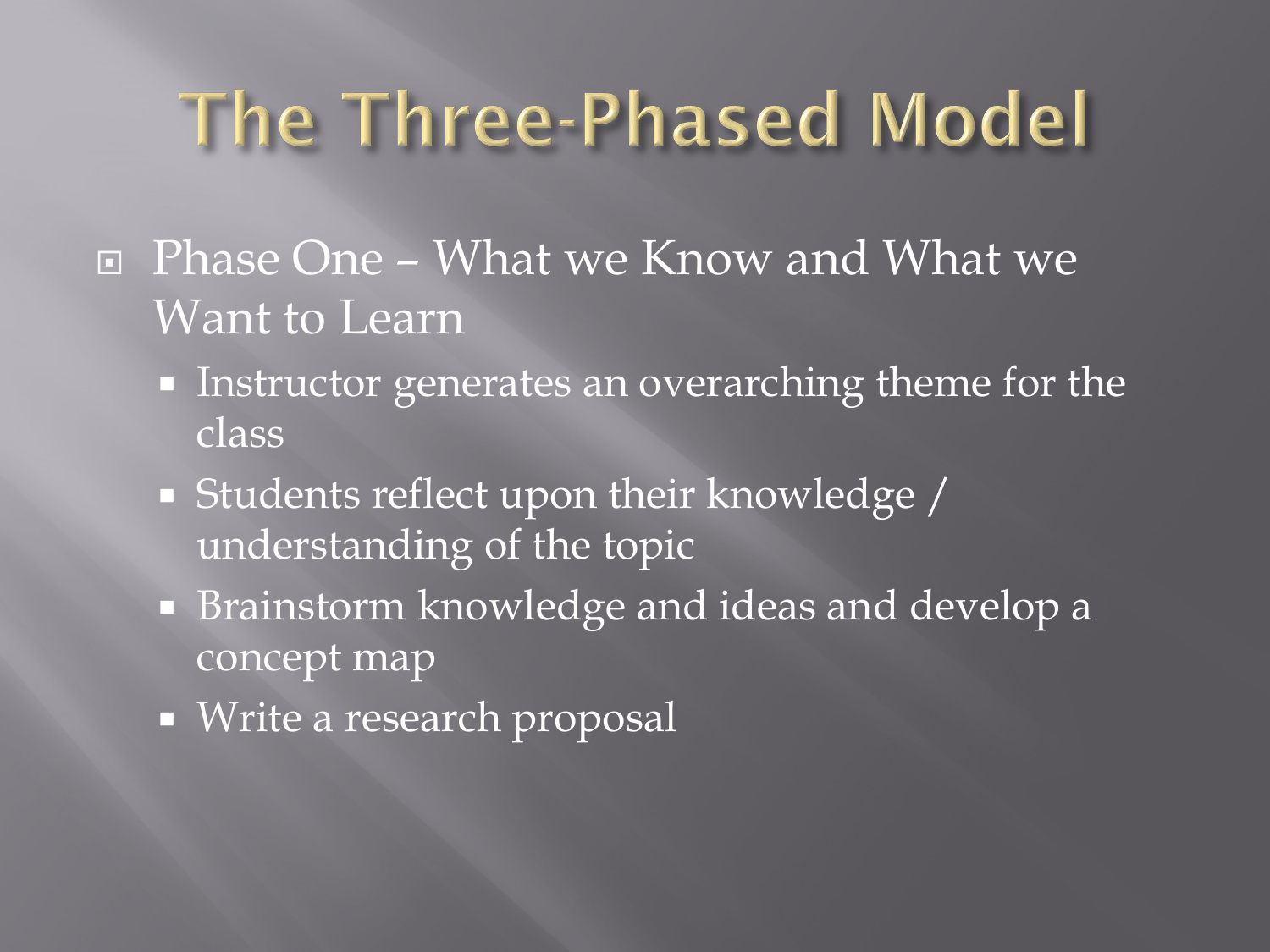## The Three-Phased Model

#### Phase Two – Conduct Research

- Read articles, government reports, fiction etc.
- Watch audio-visual representations (tv, youtube etc.)
- Conduct interviews
- **Speak to specialists**
- Share and present sources continuously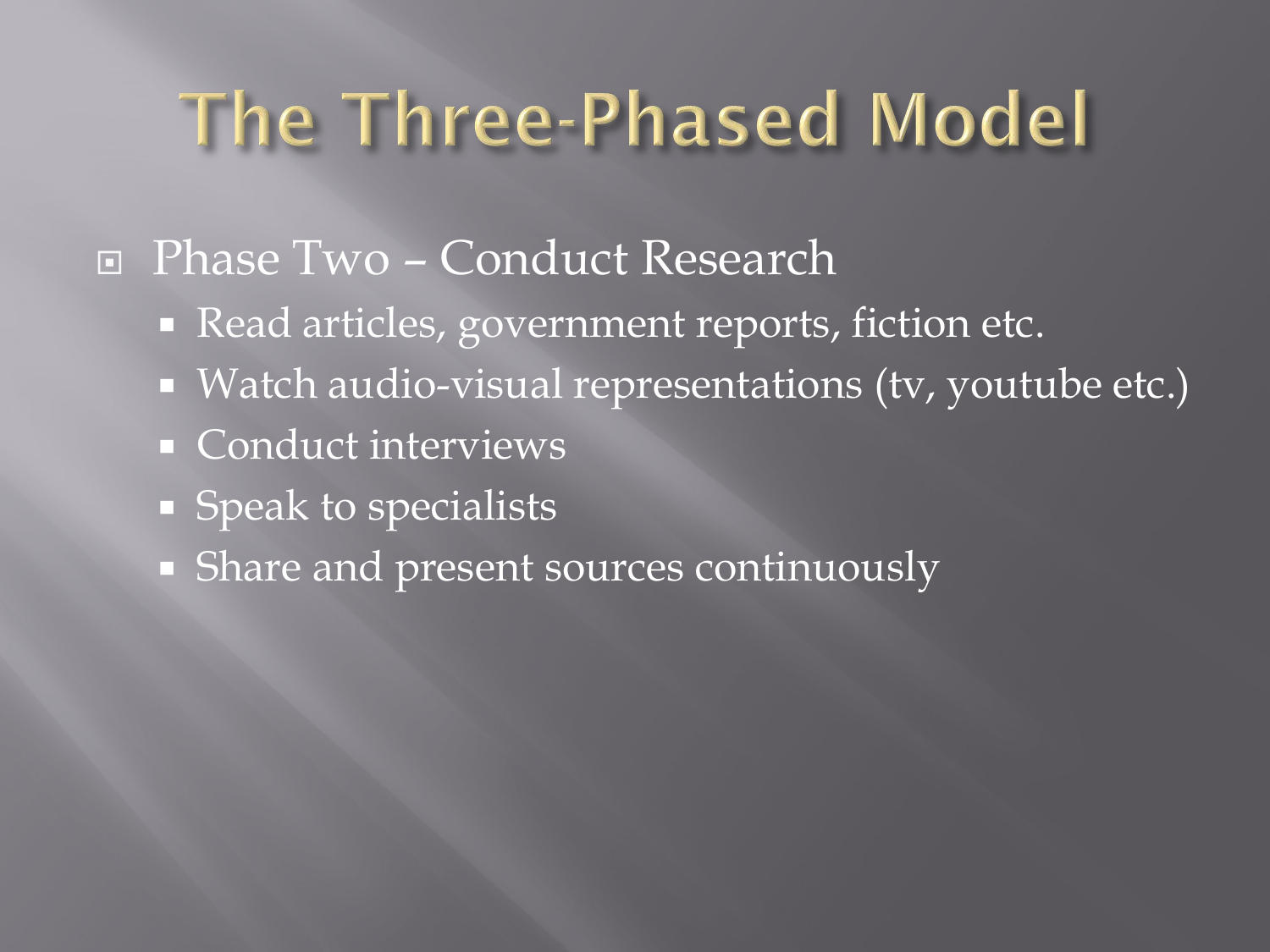## The Three-Phased Model

- Phase Three Representation and **Dissemination** 
	- Write a paper about the project, using the sources generated throughout the course
	- **Present the project in class**
	- Poster presentation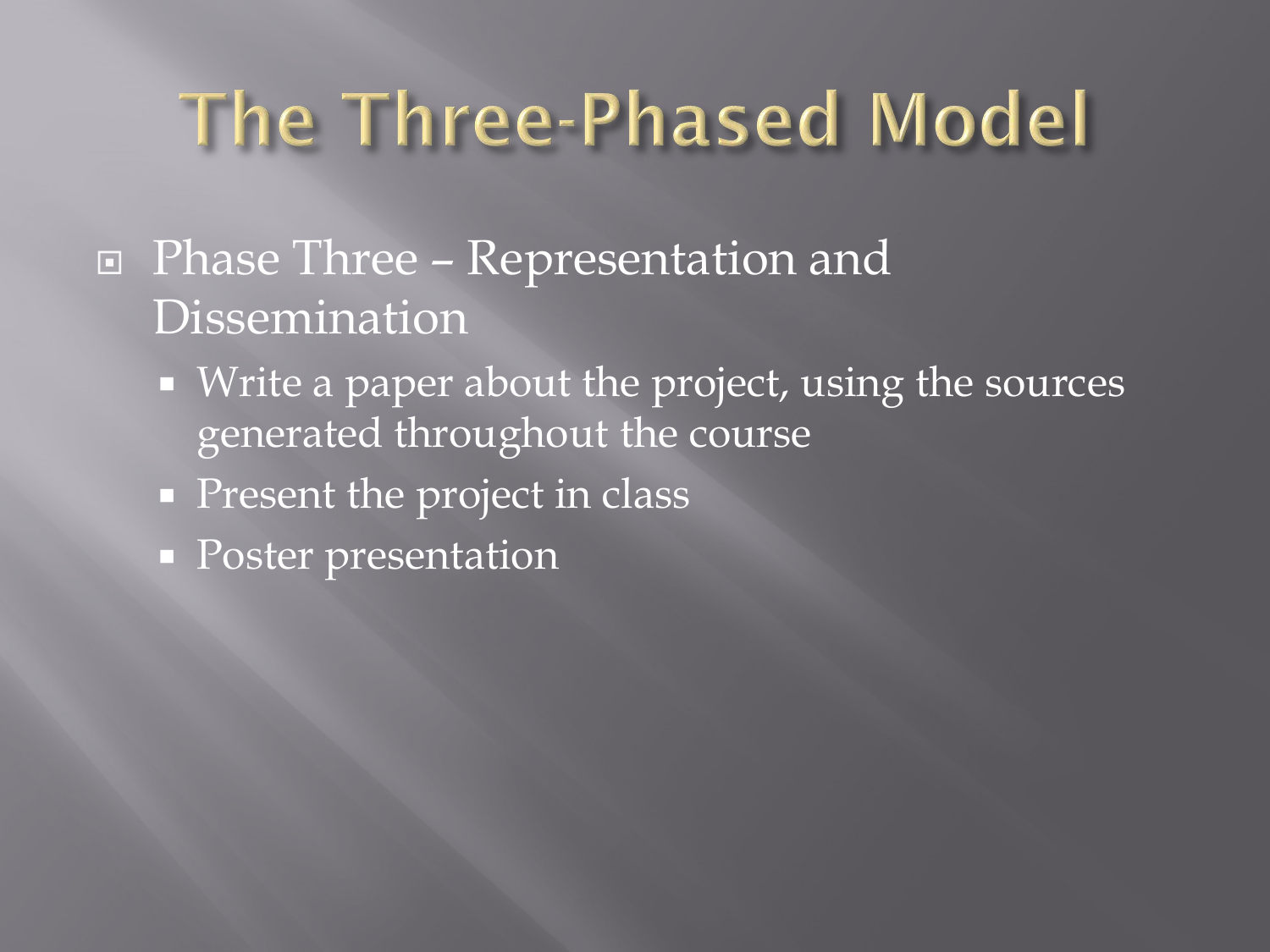#### Benefits of the Inquiry-Based Approach

#### **For students:**

- Students work at varying levels of independence
- Students' interests lead the inquiry
- Students develop a specialized vocabulary and become specialists in the classroom
- Students are empowered to utilize their language skills to inform themselves and others
- A marketable skill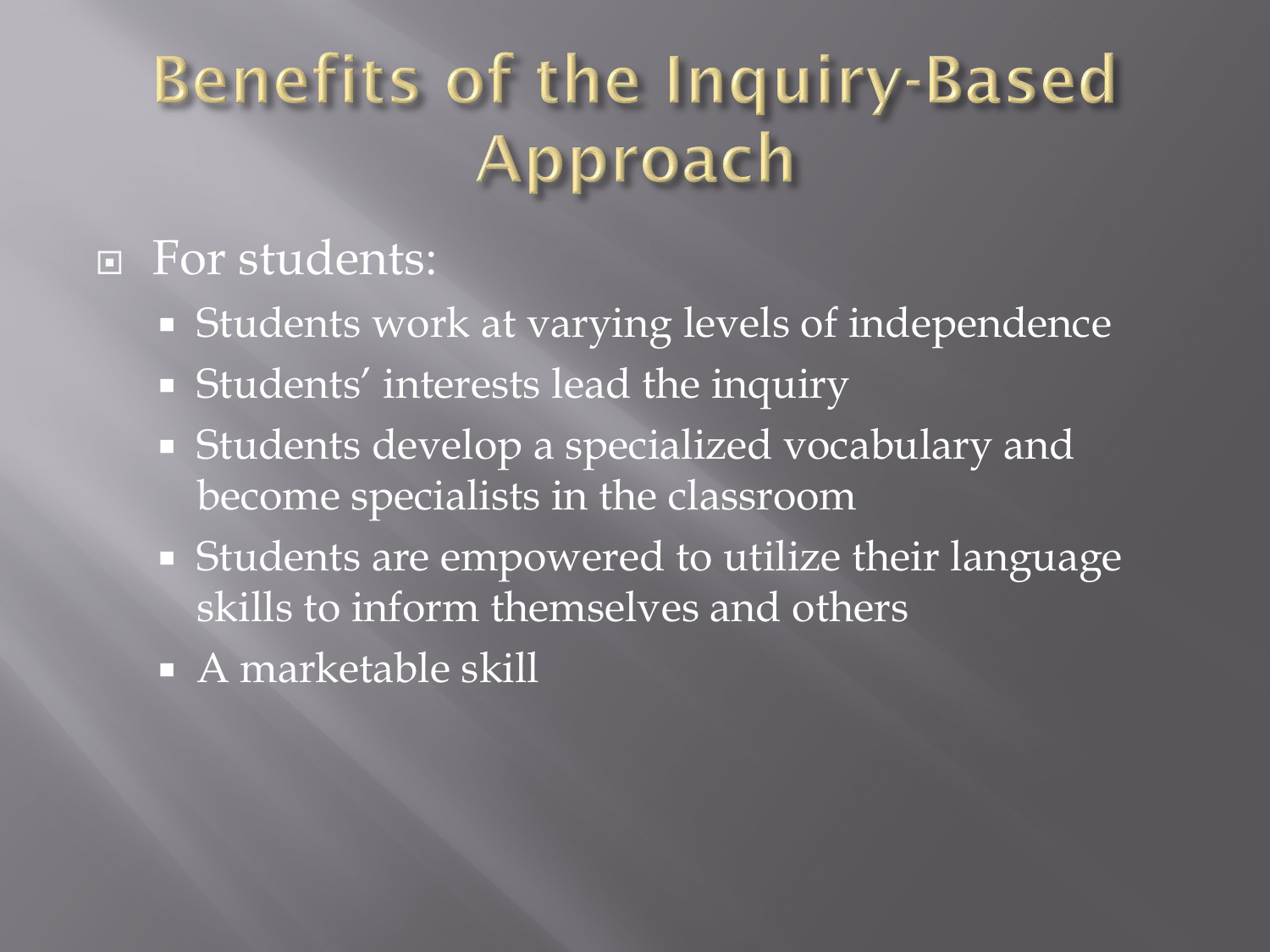#### Benefits of the Inquiry-Based Approach

- For the instructor
	- **Individualized instruction**
	- Gets to learn new things from the students and their projects
	- **Gets to know the students**
	- Every class is new and challenging in different ways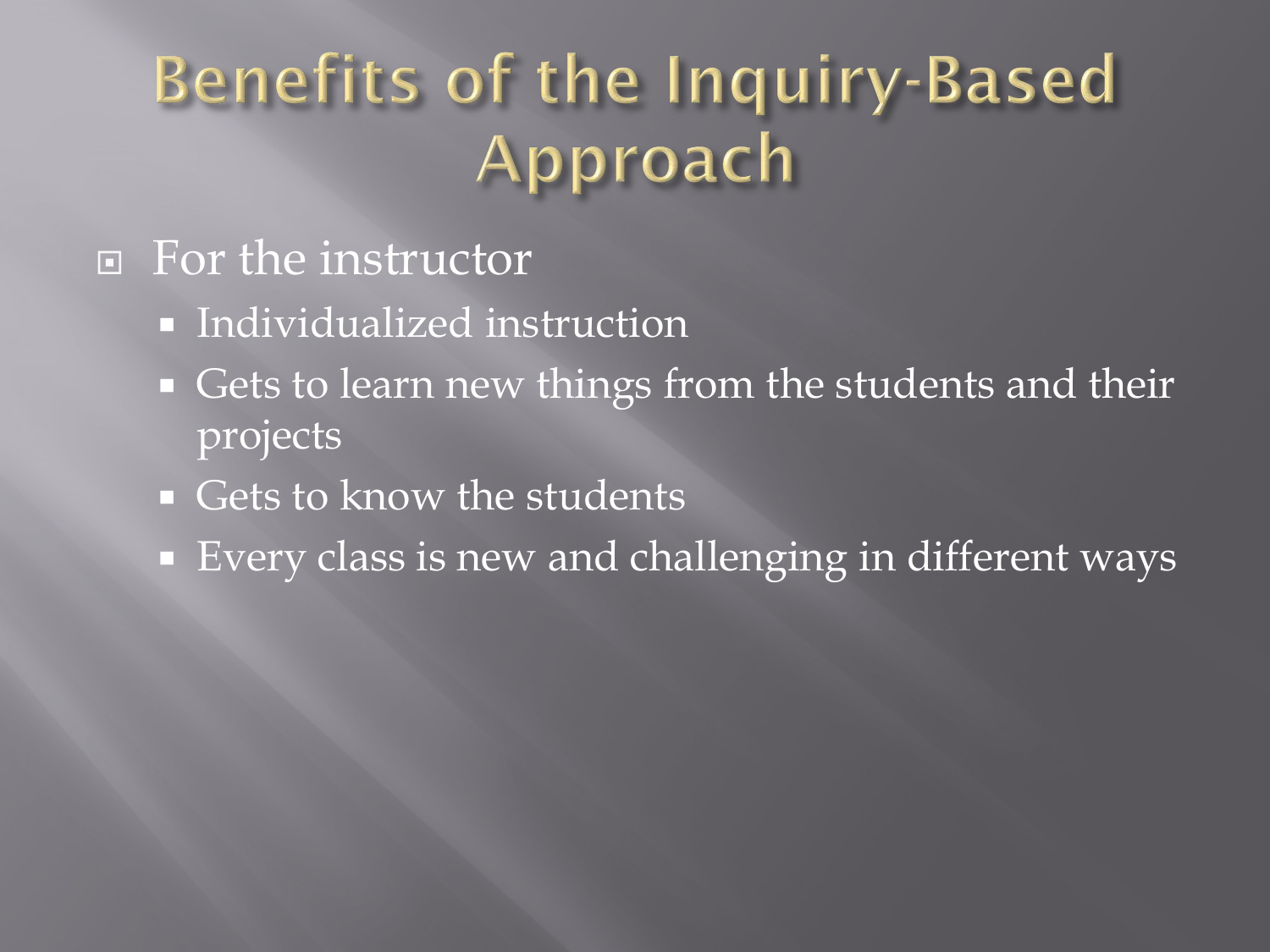#### **Challenges of Inquiry-Based** Learning

□ How do we prepare students? • What happens if they're not prepared? □ How do we evaluate? **Qualitative Evaluation**  Involvement Challenge Depth Rigor Growth